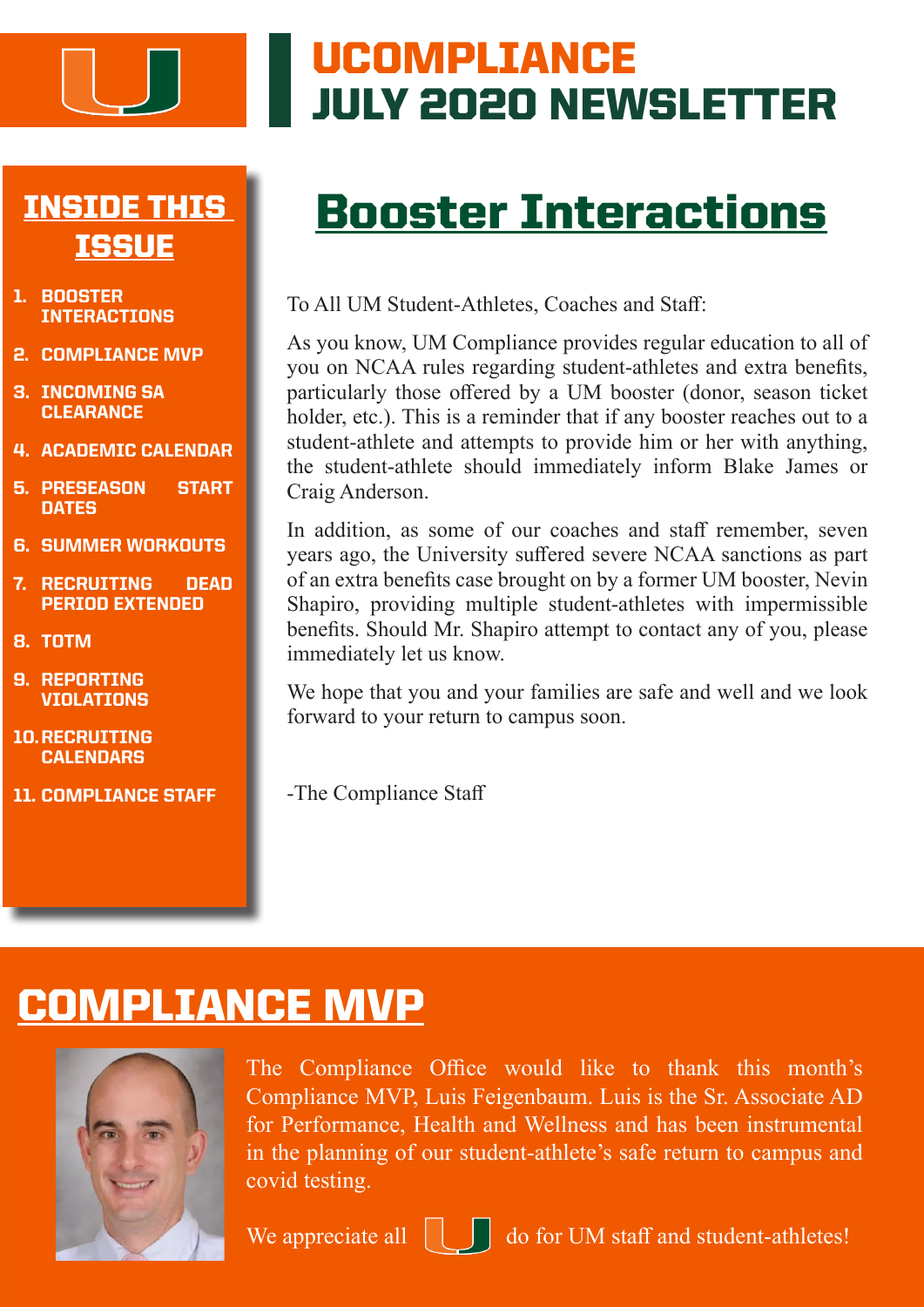### INCOMING SA CARA CLEARANCE

#### **COMPLETE** REQUIRED FORMS

**Complete the required<br>Compliance & NCAA Compliance forms [via Teamworks].**

# ATTEND COMPLI- ANCE ORIENTATION

**Incoming student-athletes must attend a compliance rules education session.**

RECEIVE MEDICAL **CLEARANCE** 

**Student-athletes must pass a physical & receive medical clearance from Athletic Training.**

ONCE REQUIREMENTS ARE MET COMPLIANCE WILL SEND OUT AN APPROVAL EMAIL CLEARING THE INDIVIDUAL FOR ATHLETIC ACTIVITIES & EQUIPMENT/GEAR

### UPDATED ACADEMIC CALENDAR ON-CAMPUS HOUSING

August 9 - 11 Dorms Open for Incoming Students

August 13 - 16 Dorms Open for Returning Students

All students will be assigned a designated move-in date and time by Housing and Residential Life (not Athletics). Additional information regarding the move-in process will be provided soon to all students who have reserved an on-campus living assignment.

#### Housing Application Tutorial Available [HERE](https://hrl.studentaffairs.miami.edu/_assets/pdf/application-tutorial-continuing-20-21.pdf)

Housing Instructions for SA's Living in Athletic Housing Available [HERE](https://hrl.studentaffairs.miami.edu/living-on-campus/move-in-move-out/index.html)

### FALL 2020 ACADEMIC CALENDAR

| <b>August 17</b>        | <b>First Day of Classes</b>                     |
|-------------------------|-------------------------------------------------|
| <b>September 7</b>      | <b>Labor Day</b>                                |
| <b>October 16 - 18</b>  | <b>Fall Break (Friday - Sunday)</b>             |
| <b>November 20</b>      | <b>Last Day of On-Campus Instruction</b>        |
| <b>November 23</b>      | <b>Last Day of Classes (online instruction)</b> |
| <b>November 24</b>      | <b>Reading Day</b>                              |
| <b>November 30 -</b>    | <b>Final Exam Period (online only)</b>          |
| December 4              |                                                 |
| <b>December 5 - TBD</b> | <b>Winter Vacation Period</b>                   |

### PRESEASON START DATES

Cross Country Football Soccer Volleyball 8/12/2020 8/7/2020 8/4/2020 8/5/2020

8/4/2020 8/5/2020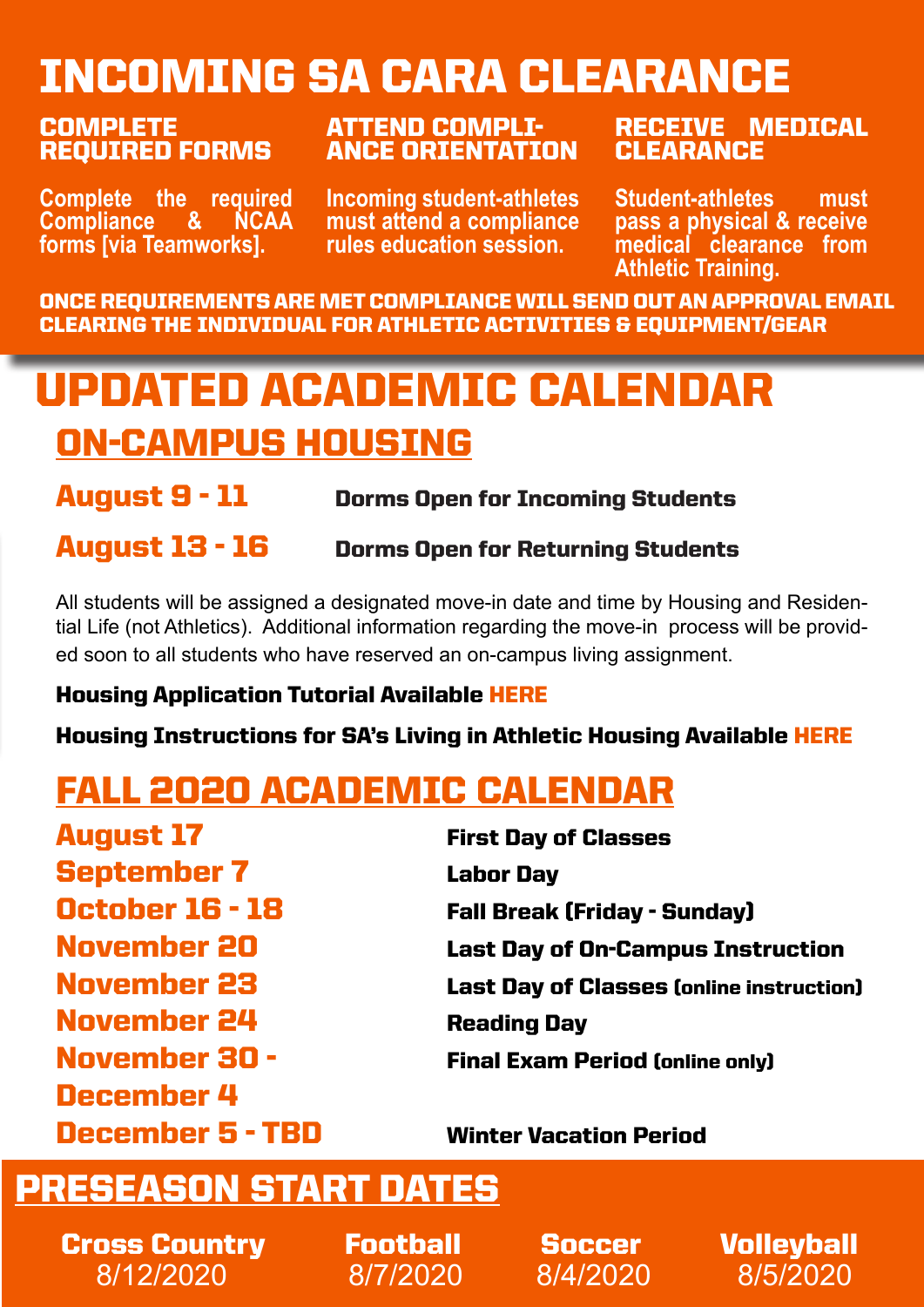# SUMMER WORKOUTS

### WHAT **NEED TO KNOW ABOUT STUDENT-ATHLETES** PARTICIPATION IN SUMMER WORKOUTS



#### SPORTS OTHER THAN FOOTBALL AND BASKETBALL THE ONLY IN-PERSON WORKOUTS THE NCAA HAS APPROVED THIS SUMMER ARE **VOLUNTARY WORKOUTS**

#### A WORKOUT IS CONSIDERED VOLUNTARY (NOT COUNTABLE) AS LONG AS THE FOLLOW CRITERIA IS MET:

- 1. Student-athletes request the activity;
- 2. Coaches and noncoaching staff do not observe, supervise, or direct the activity;
	- 2a. *Exception strength coaches and athletic trainers/medical staff may be present (observe) voluntary workouts for health and safety purposes.*
- 3. Information related to the activity is not reported to coaches;
- 4. Attendance at the activity is not recorded; and
- 5. No penalty for missing and no recognition/incentive for participating in the voluntary activity.

#### SUMMER STRENGTH/CONDITIONING EXCEPTION:

Strength coaches (not countable coaches) may design and conduct in-person summer workout programs for student-athletes, **but only if those workouts are voluntary (student-athlete MUST request) and no countable coaches or noncoaching staff members are present.**

#### VOLUNTARY WORKOUTS MAY NOT BE PUBLICIZED



#### **It is impermissible for coaches and athletic department staff to publicize voluntary workouts.**

 Publicity includes publishing video of the workouts, live tweeting the workouts, or publishing results of the workouts.

#### **Why is it impermissible to publicize voluntary workouts?**

Since these activities become countable (count towards the weekly hours limitations) once they are publicized, it is a violation for sports to have their voluntary activities made public. Making coaches or other athletic dept staff aware of the results of a student-athlete's voluntary workout counts as publicizing the workout.

#### **What about if student-athletes post videos of their voluntary workouts, can we re-tweet, like, or share from personal or UM accounts?**

No, social media actions of approval are not permissible when it comes to student-athlete posts if the post includes the student-athletes' participation in a voluntary workout.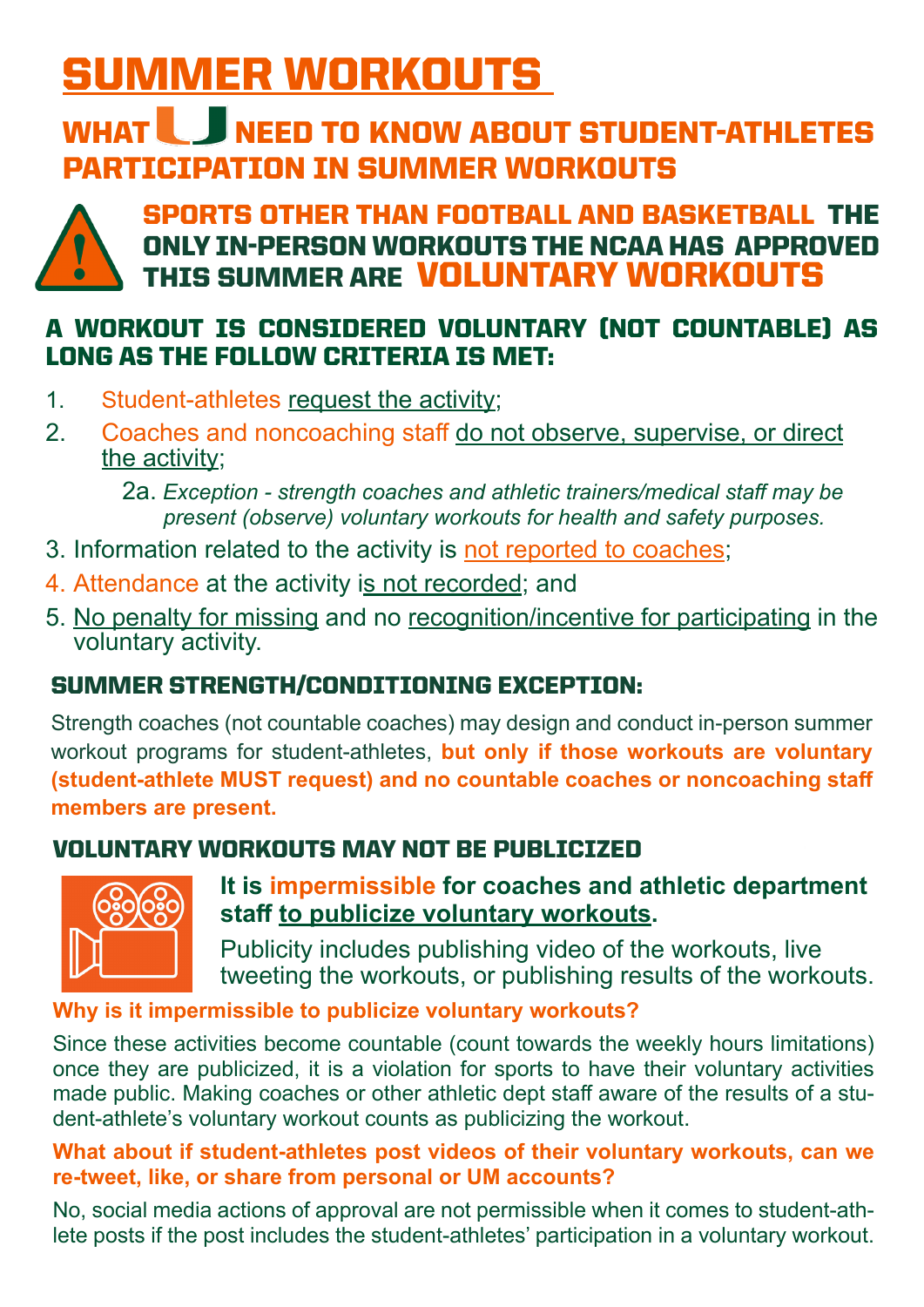# SUMMER WORKOUTS

### MEN'S AND WOMEN'S BASKETBALL

Beginning July 20, required summer athletics activities may begin and can last up to eight weeks or until the school's first day of classes (August 17), whichever is earlier. Required virtual non-physical activities can continue to be conducted during this period. Virtual and in-person activities cannot exceed a combined eight hours per week.

### FOOTBALL SUMMER ACCESS

Summer Athletic Activity and Preseason Practice Model Available **HERE**

# VIRTUAL ACTIVITIES

#### EXTENSION OF CURRENT VIRTUAL ACTIVITIES WAIVER

The Council extended, through July 31, the current waiver that allows up to eight hours of required virtual non-physical countable activities (i.e., film review, chalk talk, team meetings) per week in sports other than football and basketball, with one required day off per week. \*Basketball and football have their own rules mentioned above.

### NCAA TEMPORARY RECRUITING DEAD PERIOD

The Council Coordination Committee adopted emergency legislation to extend the temporary recruiting dead period in all NCAA Division I sports through at least August 31, 2020.

During a recruiting dead period coaches may not have on- or off-campus contact with a prospective student-athlete and may not take part in off-campus evaluations.

Calls (telephone, video (i.e., Zoom)), as well as electronic and general correspondence remain permissible during the recruiting dead period; provided, the PSA is of permissible age to receive such communications.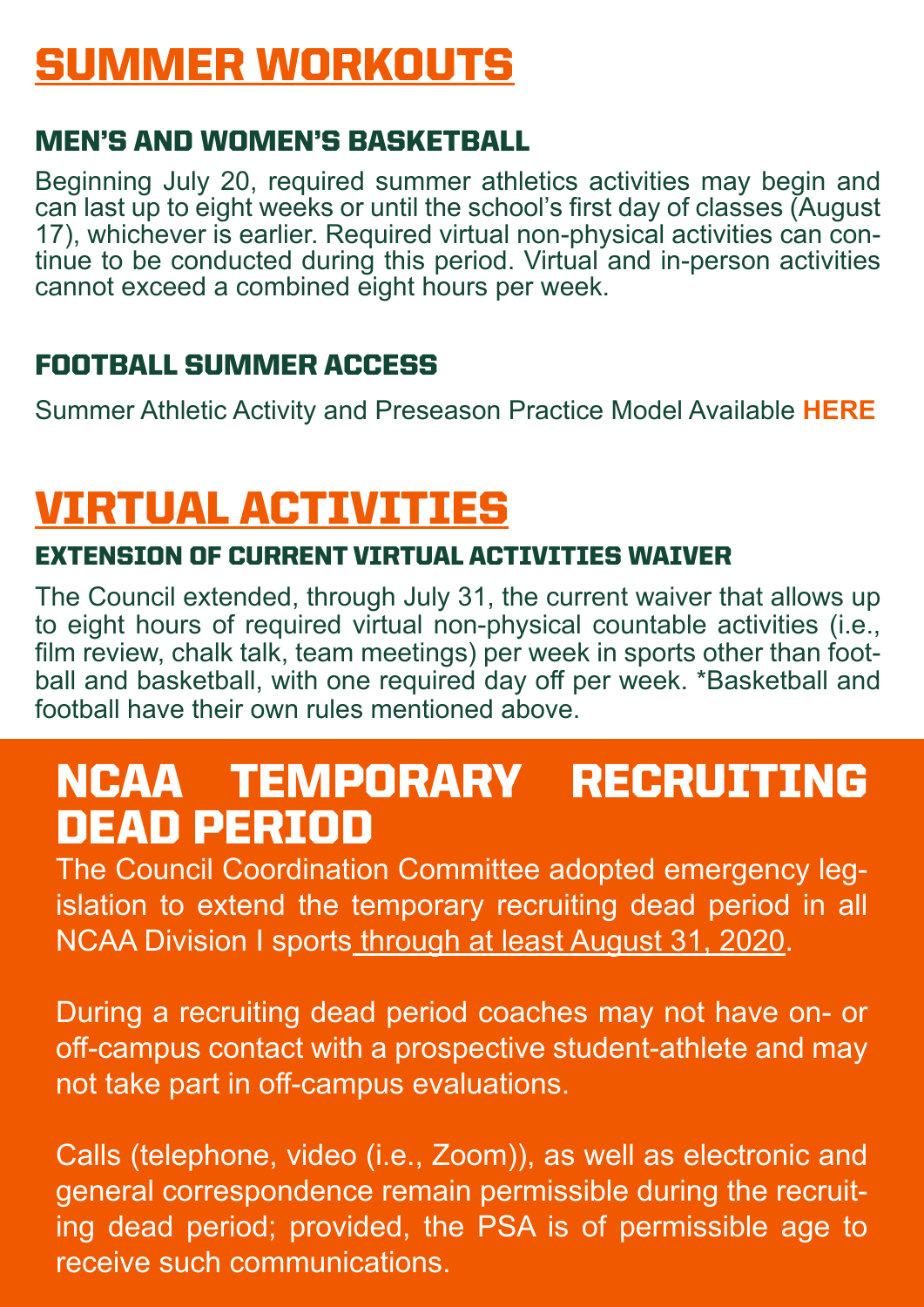# NCAA RECRUITING EXAM

Countable coaches must annually take and pass the NCAA recruiting exam in order to recruit off-campus. The Compliance Staff will be proctoring the exam via Zoom.

### NON-COACHING STAFF COMPLIANCE EXAM

All athletic department staff must annually take and pass the internal compliance exam. Due to the current pandemic, we have created a short compliance course that all non-coaching staff are required to complete. If you have not received an email from Canvas inviting you to "join" the course please email Caitlyn Franics at caitlyn.francis@miami.edu.



C O N G R A T U L A T I O N S TO OUR 237 STUDENT-ATHLETES NAMED TO THE ACC HONOR ROLL!

**All known violations are required to be submit- ted to Craig Anderson or Blake James.** 

**If you are aware of a violation, recruiting or otherwise, please make sure that one of these two individuals is informed.** 

### REPORTING TIP OF THE MONTH

VIOLATIONS It is not permissible for a UM Booster to have on- or offcampus contact with a PSA.

Exception -

Former UM student-athletes may have contact with PSA's on-campus or at a facility regularly used for practice or competition (i.e., Hardrock).